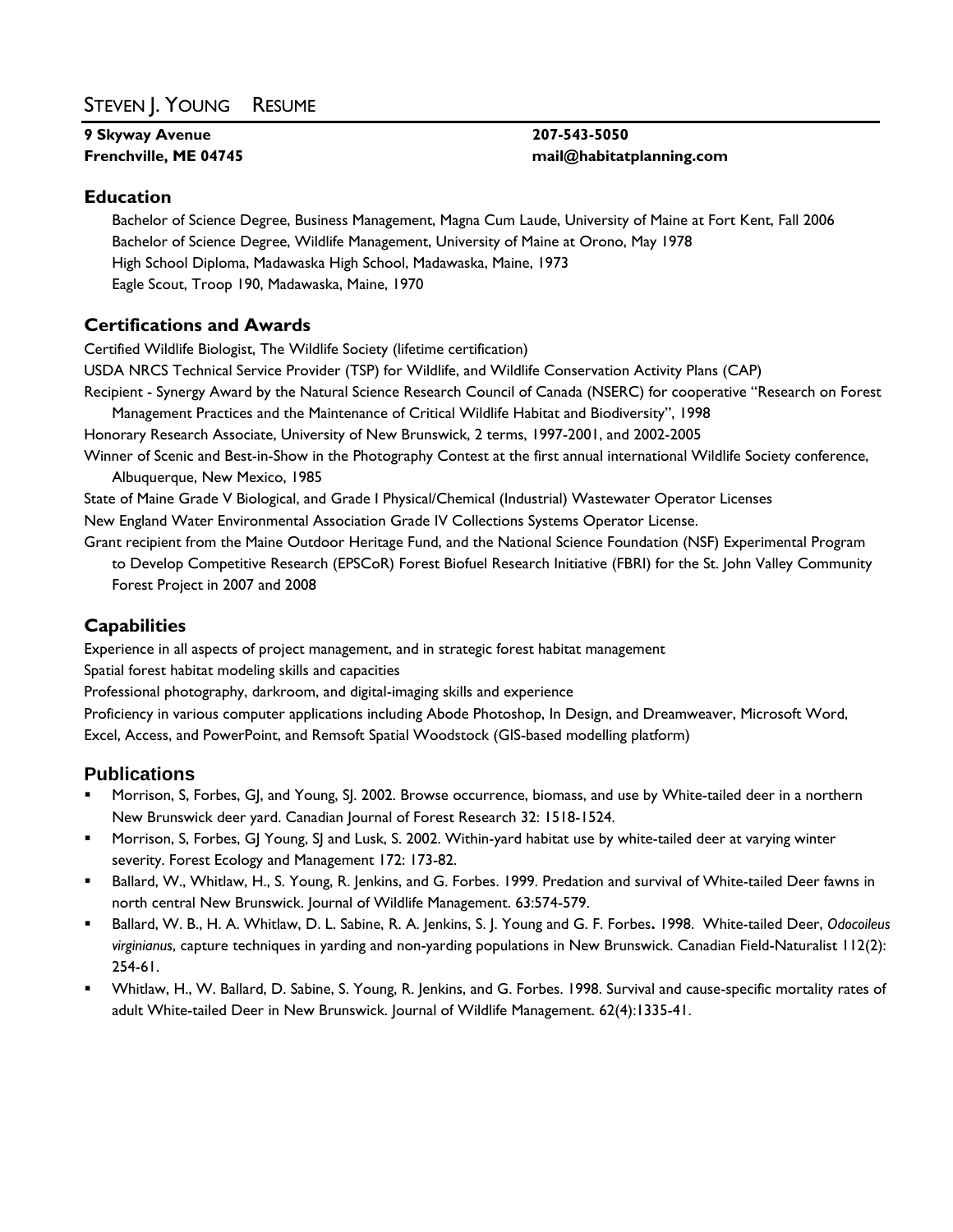#### **Current Professional Offerings**

- **Proprietor of One World Artisans** business in Frenchville, Maine from July 2005 to present, offering photography, wildlife & forest modeling and management, environmental, and graphic design & printing services. Customers and partners for wildlife services include the Maine Department of Inland Fisheries and Wildlife, the Maine Department of Conservation, the USDA NRCS, the U.S. Fish & Wildlife Service.
- **Town of Frenchville Wastewater Treatment Plant Operator** since January, 2007, responsible for treatment plant operation, laboratory analysis, and reporting to government agencies (part-time position).
- **Offering complete photography and printing services** concurrently with other professional services since 1982, including HABS HAER compliant view camera photography, Adjunct Professor of Photography in Summer Session, 2003, and of "Wildlife Conservation and Management", Fall Semester, 2002 at the University of Maine at Fort Kent.
- **Executive Director of Upper St. John River Organization** [\(www.upperstjohnriver.org](http://www.upperstjohnriver.org/)) since 2009, with goals to promote sustainable management of natural resources, natural science education, and sustainable business development.

#### **Past Professional Experience**

**Fraser Papers Inc., Wildlife Biologist** (Woodlands Department), Edmundston, New Brunswick, and Ashland & Madawaska, Maine, responsible for wildlife on 2.3 million acres of land managed in New Brunswick and Maine June 1993 to December, 2004. Following is a summary of major responsibilities and accomplishments.

Designated and managed 140,000 acres of Habitat Management Areas (HMA) in Maine and New Brunswick, Canada. Developed and managed wildlife R&D projects on biodiversity, deer mortality and habitat selection, habitat

- requirements of year-round resident birds, and function of vernal pools, sponsoring numerous successful Masters and Doctorate wildlife research projects in the process.
- Developed a habitat management system, nominated for the Governor's award by the Maine Department of Inland Fisheries and Wildlife, and completed GIS-based forest habitat models and plans for approximately 150,000 acres of designated HMAs.
- Managed a \$100K annual R&D budget within budget for twelve consecutive years, attaining over \$3 in partnership and grant sponsorship per \$1 invested.
- Conducted systematic GIS-based winter habitat use monitoring of HMAs with helicopter from 1996-2004.
- Designated ecological reserves and established protection of nest sites of herons and birds-of-prey.
- Established partnerships with public, aboriginal, and government groups for conservation and restoration of Atlantic Salmon, including smolt research, salmon rearing and stocking, and habitat inventory.
- Managed a lake sport fishery with conservation angling regulations based on annual fishery surveys, named as #9 top Brook Trout fishing destinations in Canada by Outdoor Canada magazine in 1999.
- Hosted an annual Youth Fishing Derby in Plaster Rock, New Brunswick from 1996 2003 to promote fishery conservation, recognized with a Community Award by the Province of New Brunswick.
- Member of the Maine Forest Biodiversity Project Working Committee in development of Biodiversity in the Forests of Maine, Guidelines for Land Management, University of Maine Cooperative Extension Publication #7147.
- **Fraser Papers Inc. Environmental Scientist** (pulp and paper mills), April 1984 to May 1993. Responsible during various periods for ambient air quality monitoring, water quality monitoring, environmental quality assurance (QA), and landfill environmental monitoring for Fraser Papers' pulp and paper facilities in New Brunswick and Maine. Operated the U.S.G.S. river-monitoring station on the St. John River in Hamlin Maine.
- **Washington Department of Fisheries Scientific Technical II**, Montesano, Washington, contract, May to September 1983. Sampled Chinook and Coho Salmon caught by sport and commercial fishermen at Westport, Washington. Collected eyeball fluid from salmon for subsequent genetic stock analysis through electrophoresis (DNA testing), and collected other biological information and determined angler catch per unit effort.
- **National Marine Fishery Service Fishery Biologist,** N.O.A.A. Bering Sea and Gulf of Alaska, contracts, May to August 1982, and January to March 1983. Foreign fisheries observer (for the U.S.) on Japanese long-liner commercial fishing vessels in the Bering Sea, and the Gulf of Alaska. Estimated daily catch by species, collected biological samples and data from selected fish species, and conducted marine mammal and seabird watches.